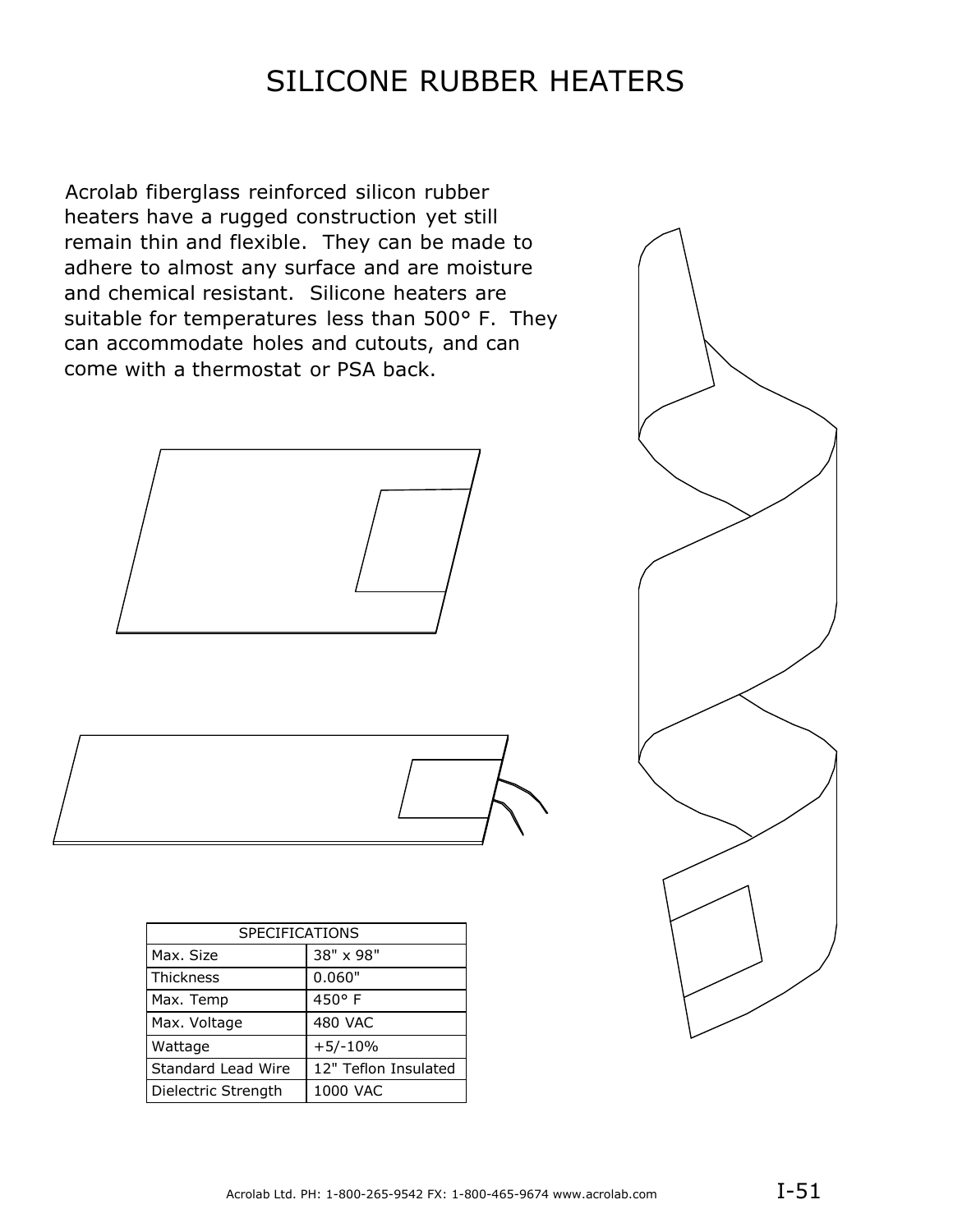# SILICONE RUBBER HEATERS

## Lead Wire Styles

Teflon or Silicone Lead Wires The leads are set between layers of silicone and a small patch is inserted at the exit point to provide extra support and protection. The result is a small bump where the wires are attached. To prevent this, a small external tab can be attached.





#### SJO Power Cables

Silflex heaters can be made with power cables that exit from a silicone transitions box attached to the heater. Proper electrical plugs are available with the power cables.

Silicone heaters can accommodate pre-set or adjustable thermostats, thermal cutoffs and external "J" type thermocouples. Each has a specific temperature range and maximum amperage capability; the factory should be consulted for their availability.

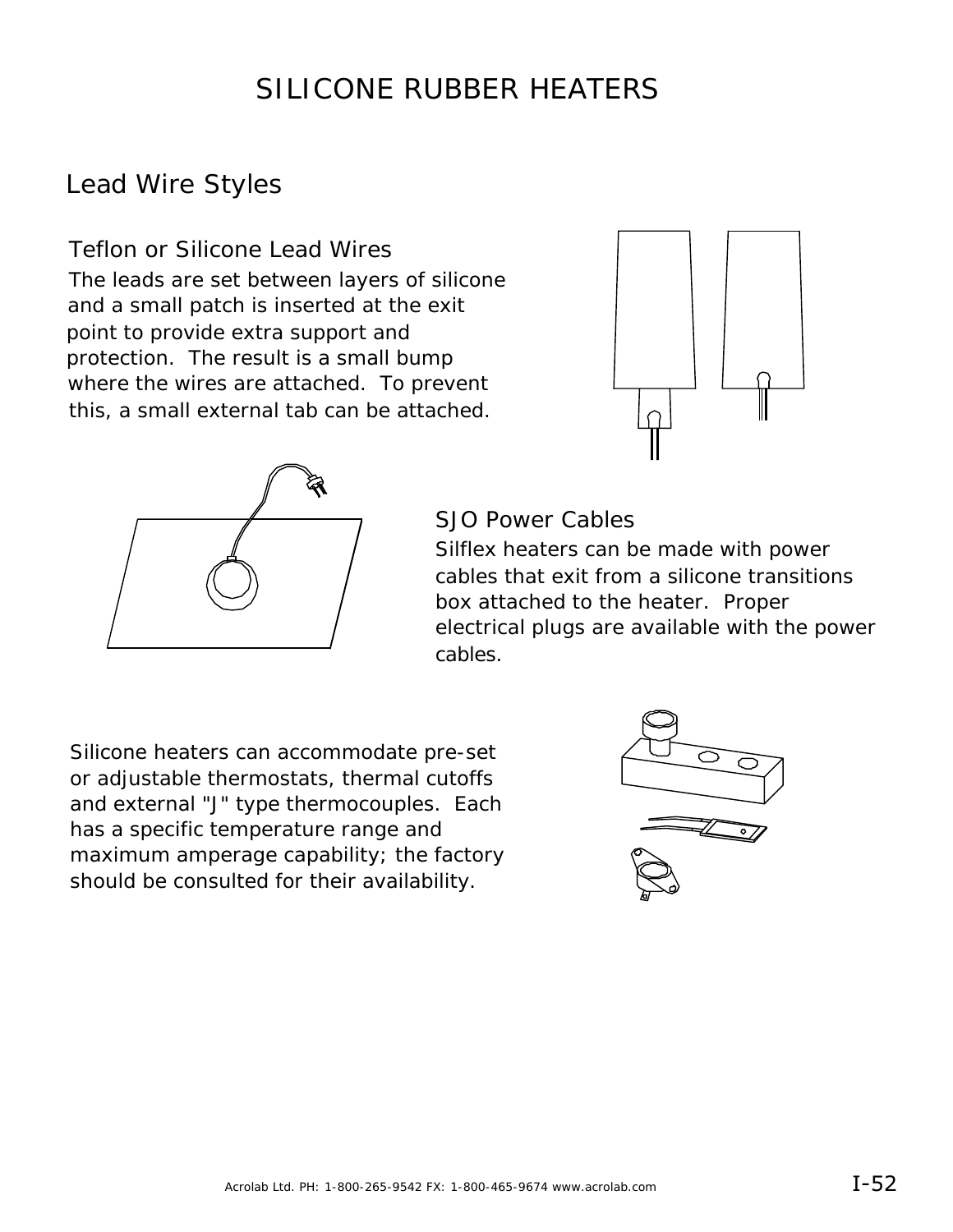# SILICONE RUBBER HEATERS

## Attachment Methods

### RTV Adhesives

Adhesive pastes can be used at room temperature to provide a strong bond to application surfaces. Red coloured RTV 106 and transparent RTV 116 are the two types of adhesives available. These are adequate for temperatures up to 500° F.

### Pressure Sensitive Adhesive

Silicone heaters can be made with a thin layer of adhesive backing that can be stuck onto almost any surface. The adhesive can withstand temperatures up to 300° F. The watt density of the heater should not exceed 5 watt/in² when PSA is used.

#### Factory Vulcanization

Using high temperature and pressure, silicone heaters can be vulcanized to a surface. This is highly efficient but it can only be performed in the factory.

### Mechanical Fasteners

Silicone heaters can be wrapped around an application. The end can therefore be fastened by attachments used on fabrics. Eyelets with lacing cords, Velcro hook and loop, metallic fasteners with springs, and independent straps are the most commonly used fasteners.